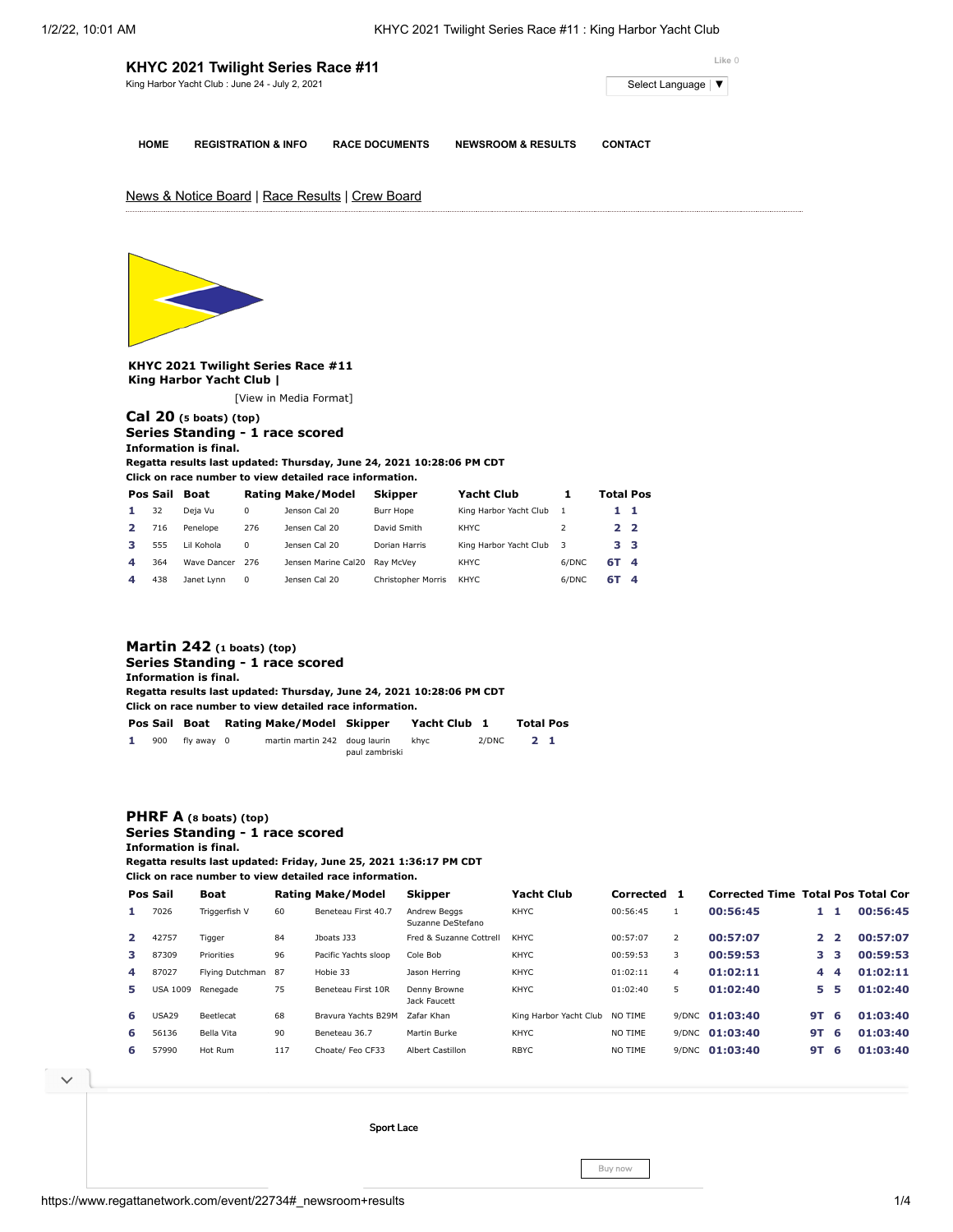1/2/22, 10:01 AM KHYC 2021 Twilight Series Race #11 : King Harbor Yacht Club

| Pos Sail Boat |                    |  |             | Rating Make/Model Skipper Yacht Club |                                | Corrected 1 |                | <b>Corrected Time Total Pos Total Corrected</b> |  |              |
|---------------|--------------------|--|-------------|--------------------------------------|--------------------------------|-------------|----------------|-------------------------------------------------|--|--------------|
|               | 97850 No Wav!! 138 |  | B-sinc B-25 | Don Souther KHYC                     |                                | 01:00:23    | 01:00:23       |                                                 |  | 1 1 01:00:23 |
| 2 207         | Sails Coll 150     |  | Martin 242  | Julie Coll                           | King Harbor Yacht Club NO TIME |             | 3/DNC 01:01:23 |                                                 |  | 3 2 01:01:23 |

### **[V-Fleet](https://www.regattanetwork.com/clubmgmt/applet_regatta_results.php?regatta_id=22734&show_manufacturer=1&show_crew=1&limit_fleet=V-Fleet) (4 boats) (top) Series Standing - 1 race scored Information is final.**

**Regatta results last updated: Thursday, June 24, 2021 10:28:06 PM CDT**

**Click on race number to view detailed race information.**

| Pos Sail | Boat            |     | Rating Make/Model                   | Skipper                      | <b>Yacht Club Corrected</b> |          | - 1   | <b>Corrected Time Total Pos Total Correcte</b> |      |                |          |
|----------|-----------------|-----|-------------------------------------|------------------------------|-----------------------------|----------|-------|------------------------------------------------|------|----------------|----------|
| 56384    | MFIMI II        | 275 | Columbia Challenger                 | Michal Devine                | <b>KHYC</b>                 | 01:00:49 |       | 01:00:49                                       | 1T 1 |                | 01:00:49 |
| 27432    | Oliver          | 201 | Schock Santana 27                   | John/Bob Mitchell/MacKenzie  | SBYRC/KHYC                  | 01:44:09 |       | 1/RC Duty* 01:44:09                            | 1T 1 |                | 01:44:09 |
| 123      | Papillon        | 209 | Hunter 29.5                         | Marc Jacob<br>Matteo Villain | <b>NA</b>                   | 01:10:31 |       | 01:10:31                                       |      | 2 <sub>2</sub> | 01:10:31 |
| 97668    | Second Wind 241 |     | Jensen Marine Cal 2 Jerry Vellutini |                              | <b>KHYC</b>                 | NO TIME  | 5/DNC | 01:45:09                                       |      |                | 01:45:09 |

# **[H-Fleet](https://www.regattanetwork.com/clubmgmt/applet_regatta_results.php?regatta_id=22734&show_manufacturer=1&show_crew=1&limit_fleet=H-Fleet) (10 boats) (top) Series Standing - 1 race scored Information is final.**

**Regatta results last updated: Thursday, June 24, 2021 10:28:06 PM CDT**

**Click on race number to view detailed race information.**

|              | Pos Sail   | Boat         |     | Rating Make/Model    | <b>Skipper</b>     | <b>Yacht Club</b>      | Corrected | 1              | <b>Corrected Time Total Pos Total Corrected</b> |                |     |          |
|--------------|------------|--------------|-----|----------------------|--------------------|------------------------|-----------|----------------|-------------------------------------------------|----------------|-----|----------|
| 1            | 00000      | GuacAmore    | 475 | Catalina 34          | Kent Lowell        | King Harbor Yacht Club | 00:20:19  |                | 00:20:19                                        |                | -1. | 00:20:19 |
| $\mathbf{2}$ | 419        | Arrogante    | 417 | <b>J24</b>           | Jill Alstott       | <b>RBYC</b>            | 00:21:52  | $\overline{2}$ | 00:21:52                                        | 2 <sub>2</sub> |     | 00:21:52 |
| з            | 1208       | Blue Haven   | 474 | Catalina Catalina 34 | Thomas iett        | <b>KHYC</b>            | 00:23:15  | 3              | 00:23:15                                        | з.             | з   | 00:23:15 |
| 4            | none       | Oasis        | 418 | Islander 36          | Michael Leighton   | PRYC                   | 00:23:58  | 4              | 00:23:58                                        | 4              | 4   | 00:23:58 |
| 5.           | 2201       | SLOOP JOHN B | 398 | J bOATS 1/24         | John Cove<br>Chris | Port Roval YC          | 00:24:31  | 5.             | 00:24:31                                        | 5.             | 5   | 00:24:31 |
| 6            | 1734       | Ellis Island | 487 |                      | Peter Ellis        | <b>BYC</b>             | 00:27:52  | 6              | 00:27:52                                        | 6.             | - 6 | 00:27:52 |
| 7            | 7668       | Fini         | 419 |                      | Budd Legg          | <b>KHYC</b>            | NO TIME   | 8/DNF          | 00:28:52                                        | 8              | 7   | 00:28:52 |
| 8            | 1020       | Dragon       | 399 | Abbott Soling        | Eric Yeung         | nil                    | NO TIME   |                | 11/DNC 00:28:52                                 | 11T            | -8  | 00:28:52 |
| 8            | 37764 Nina |              | 434 | Hunter 30 Sloop      | Rafael Fernandez   | King Harbor Yacht Club | NO TIME   |                | 11/DNC 00:28:52                                 | 11T            | -8  | 00:28:52 |
| 8            | 5570       | Jubilee      | 453 | Catalina Catalina 30 | Kenneth Bliaht     | KHYC                   | NO TIME   |                | 11/DNC 00:28:52                                 | 11T            | -8  | 00:28:52 |

#### **Notes:**

**Scoring System is RRS Low Point 2021-2024.**

**- Finishes in [brackets] denote throwouts** 

**- Click on race number to view detailed race information.**

# **Information is final.**

Registration Problems or Questions? [Visit our Support Desk](http://support.regattanetwork.com/) | [View Our Privacy Policy](https://www.regattanetwork.com/html/privacy.html)<br>[Powered by Regatta Network®](http://www.regattanetwork.com/) | Online Sailing Event Registration and Management Services.<br>© 2022 [Regatta Network,](http://www.regattanetwork.com/) Inc. All Rights Reserved





 $\checkmark$ 

[Sport](https://cat.da.us.criteo.com/m/delivery/ck.php?cppv=3&cpp=f-OIkCKtRr_WsxhOTPBX_NxaKjf4GrfqhhIGsOUerGfACTmSwCtm4ypUN-6ysu0E6d7COBSqsKDXKcUFbh-42On4zZ7Gs_h3LEyOi-mBTWRAZ-dZTTaavAYDEkvsLro1GN-zRoxA3rUq4d4gFmQpyf1FEse7qobz5zypizGY6v6khnZ4lQwW36ybJ99W9bY_R3VnLl-WWVvJnHl_TZU35LolB1is_rvIeQGekyW3cL4e74HZaSu-5cfBw7W3GEyM8R998hvLzNOLVwC85Er3EaWNC40brO3bu82XHt2GvbwaVaVDCgzF4VDTO442VSyf5QIZJlBbFqdJD6XmHBFFfVbUM4kMgivd6Q7Ln9SrTA_Ad6lPrBTa2f1zdCEmzveqFV_ay2rmvP592w3ICTJnPoJzvICTdM0nPMTY_XI1LG8INzT1Wn3fbTjuuzKxRlqyCJX3f3ah1W4nyxVvWUkqflykuguBMP615HZwXcw1A6luRi3x&maxdest=https%3A%2F%2Fmagnanni.com%2Fsport-lace%3Futm_source%3Dcriteo%26utm_medium%3Ddisplay%26utm_campaign%3DWeb%2520Traffic%2520-%2520Oct%252021%252C%25202021%2520) Lace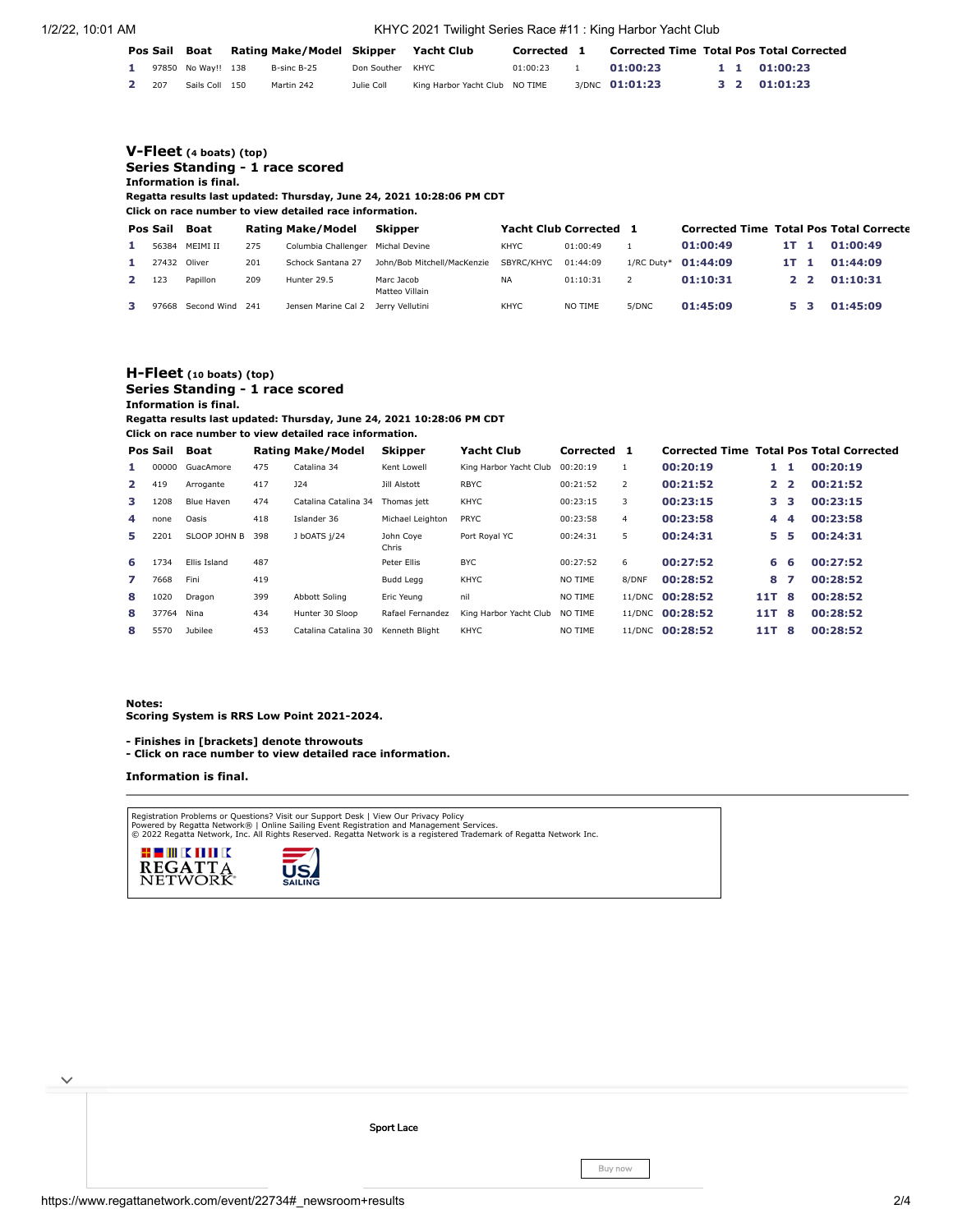[Sport](https://cat.da.us.criteo.com/m/delivery/ck.php?cppv=3&cpp=f-OIkCKtRr_WsxhOTPBX_NxaKjf4GrfqhhIGsOUerGfACTmSwCtm4ypUN-6ysu0E6d7COBSqsKDXKcUFbh-42On4zZ7Gs_h3LEyOi-mBTWRAZ-dZTTaavAYDEkvsLro1GN-zRoxA3rUq4d4gFmQpyf1FEse7qobz5zypizGY6v6khnZ4lQwW36ybJ99W9bY_R3VnLl-WWVvJnHl_TZU35LolB1is_rvIeQGekyW3cL4e74HZaSu-5cfBw7W3GEyM8R998hvLzNOLVwC85Er3EaWNC40brO3bu82XHt2GvbwaVaVDCgzF4VDTO442VSyf5QIZJlBbFqdJD6XmHBFFfVbUM4kMgivd6Q7Ln9SrTA_Ad6lPrBTa2f1zdCEmzveqFV_ay2rmvP592w3ICTJnPoJzvICTdM0nPMTY_XI1LG8INzT1Wn3fbTjuuzKxRlqyCJX3f3ah1W4nyxVvWUkqflykuguBMP615HZwXcw1A6luRi3x&maxdest=https%3A%2F%2Fmagnanni.com%2Fsport-lace%3Futm_source%3Dcriteo%26utm_medium%3Ddisplay%26utm_campaign%3DWeb%2520Traffic%2520-%2520Oct%252021%252C%25202021%2520) Lace

Buy now

 $\overline{\phantom{a}}$ 

 $\checkmark$